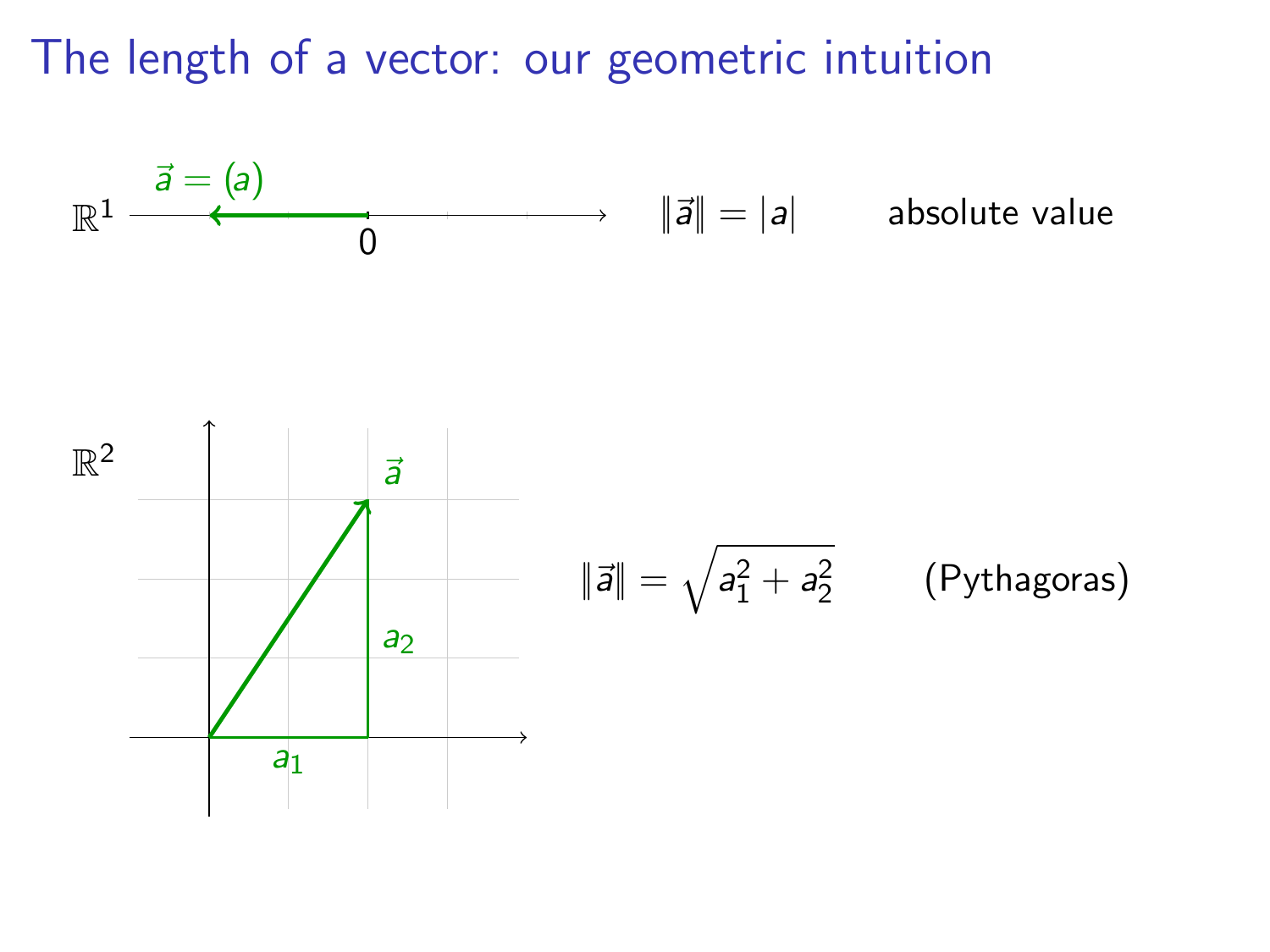

$$
\|\vec{a}\| = \sqrt{a_1^2 + a_2^2 + a_3^2}
$$

(apply Pythagoras twice)

Formal definition of length: The length of  $\vec{a} \in \mathbb{R}^n$  is

$$
\|\vec{a}\| = \sqrt{a_1^2 + \cdots + a_n^2} = \sqrt{\langle \vec{a}, \vec{a} \rangle}.
$$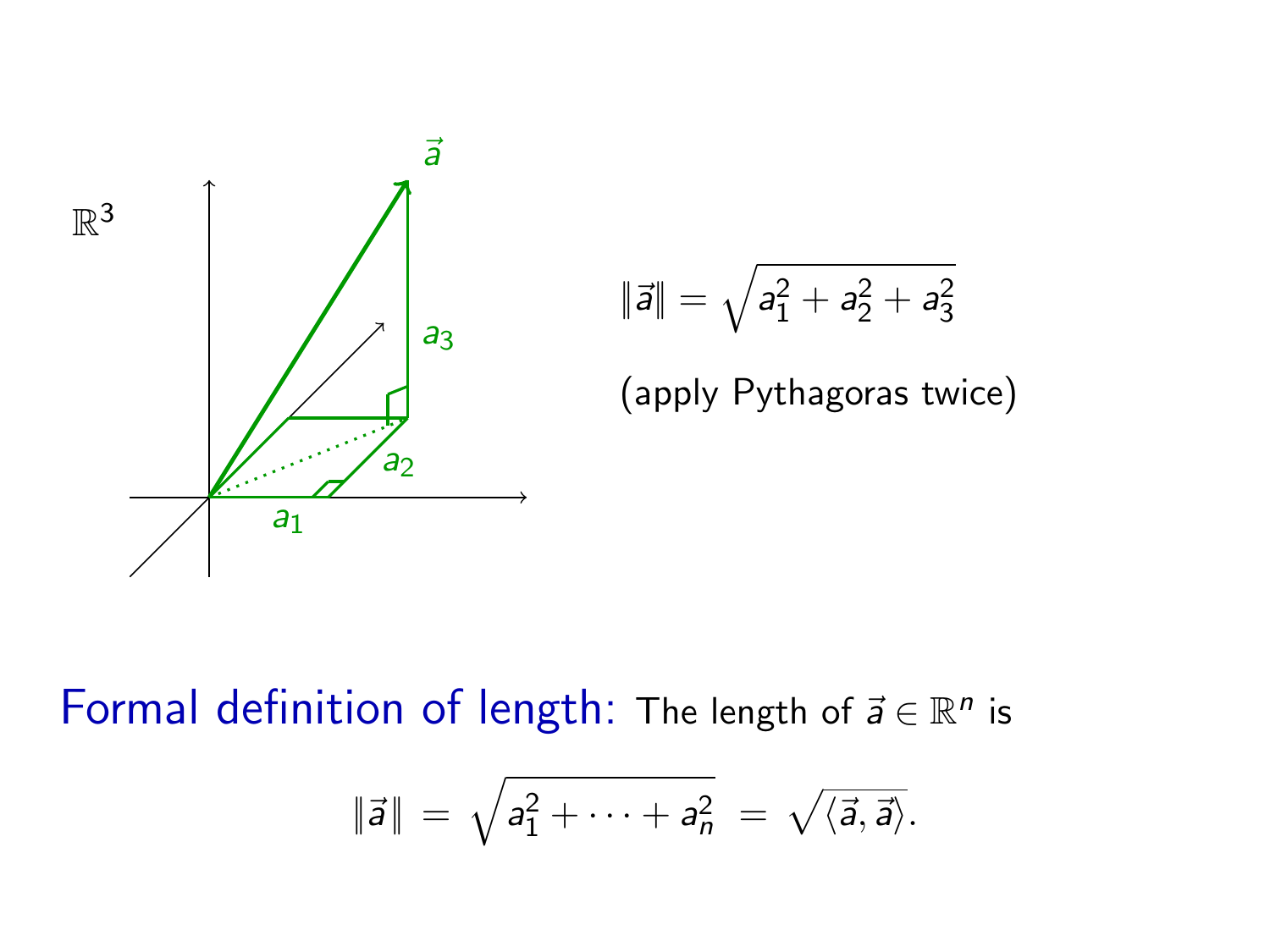Angles between vectors: our geometric intuition



#### **Comparing**

$$
c2 = a2 + b2 - 2ab \cdot cos(\alpha)
$$
 (Cosine Theorem)

$$
\|\vec{a} - \vec{b}\|^2 = \|\vec{a}\|^2 + \|\vec{b}\|^2 - 2\langle \vec{a}, \vec{b} \rangle \qquad \text{(inner product rules)}
$$

motivates the formal definition of the angle  $\alpha = \sphericalangle\left({\vec a},{\vec b}\right)$  by

$$
\cos(\alpha) \stackrel{\text{def}}{=} \frac{\langle \vec{a}, \vec{b} \rangle}{\|\vec{a}\| \cdot \|\vec{b}\|}, \qquad \alpha \in [0, \pi].
$$

Hopefully this works, and the right-hand side is  $\leq 1!$  We will see.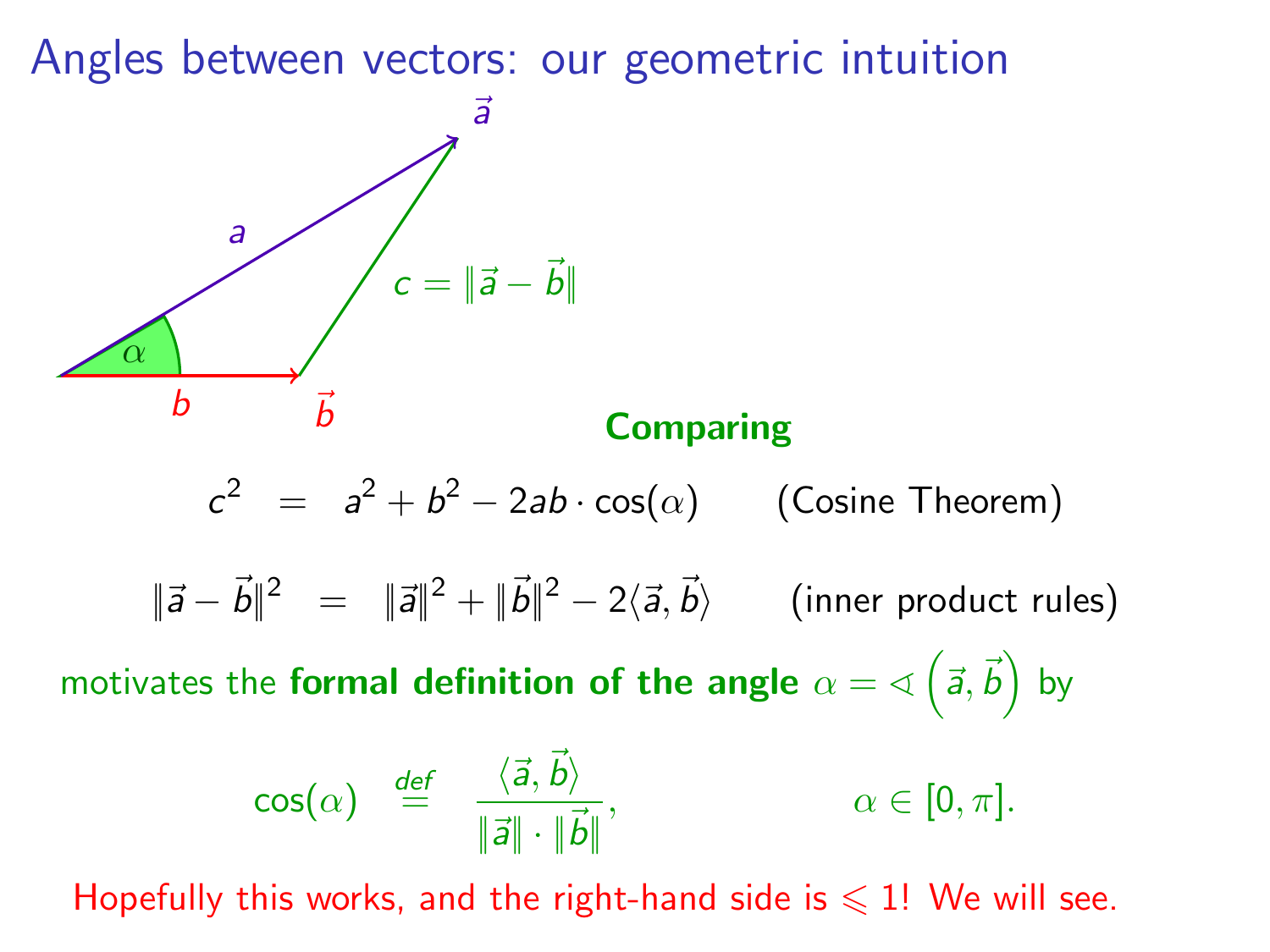#### Perpendicular vectors

The vectors  $\vec{a}$  and  $\vec{b}$  are called perpendicular to each other, denoted  $\vec{a} \perp \vec{b}$ , if  $\langle \vec{a}, \vec{b} \rangle = 0$ .



So,  $\vec{a} \perp \vec{b}$  if and only if Pythagoras' theorem holds:  $c^2 = a^2 + b^2$ .

Synonyms for "perpendicular" are: orthogonal, or at a right angle, or at a 90° angle, or forming an angle of  $\pi$ , or normal to each other.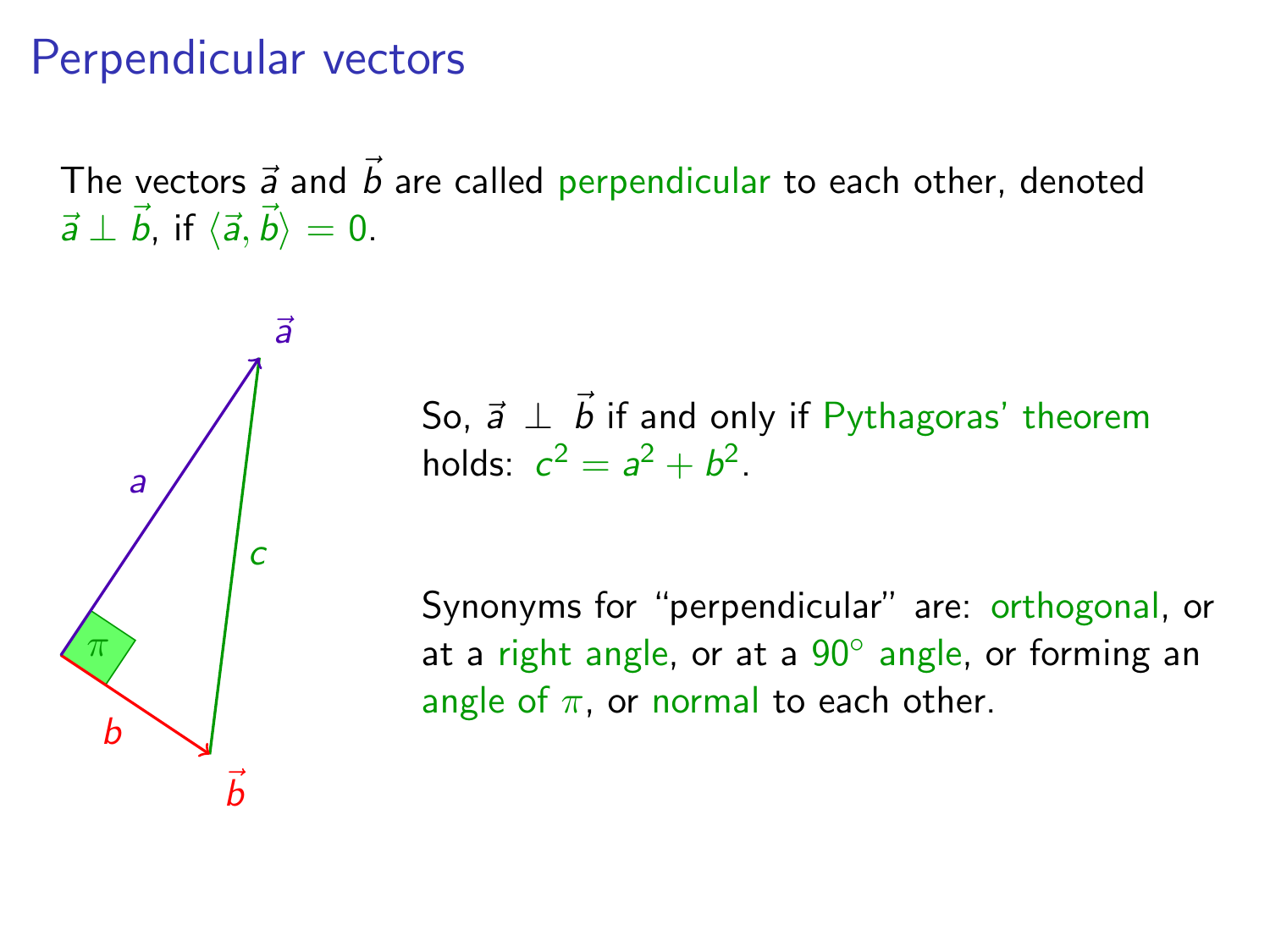# Example of two perpendicular vectors in  $\mathbb{R}^2$



The dot product is  
\n
$$
(-2, 4)
$$
 $\binom{2}{1} = -4 + 4 = 0.$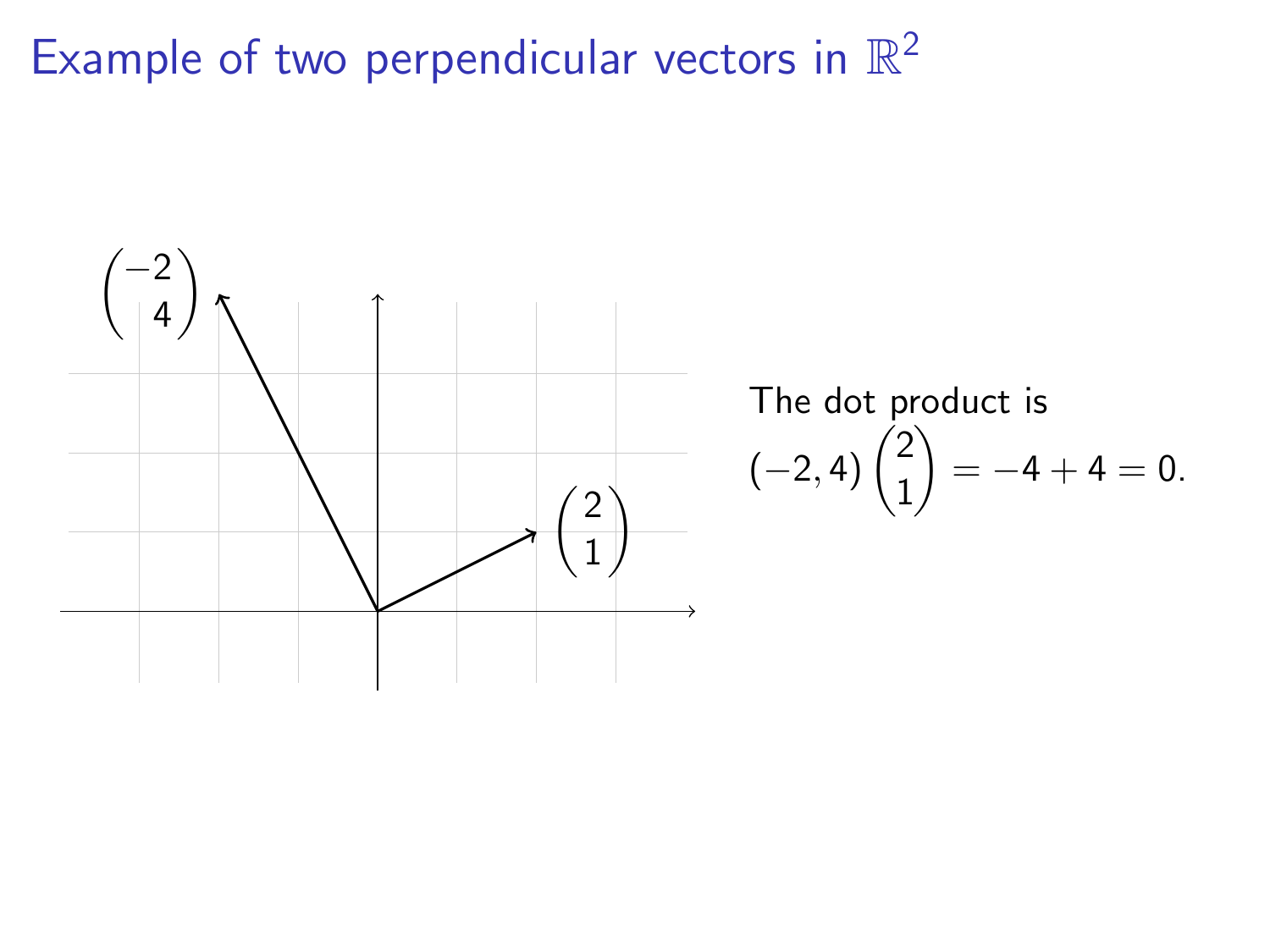### Orthogonal projections

The projection of  $\vec{v}$  onto the line  $\ell$  spanned by  $\vec{u} \neq 0$ 

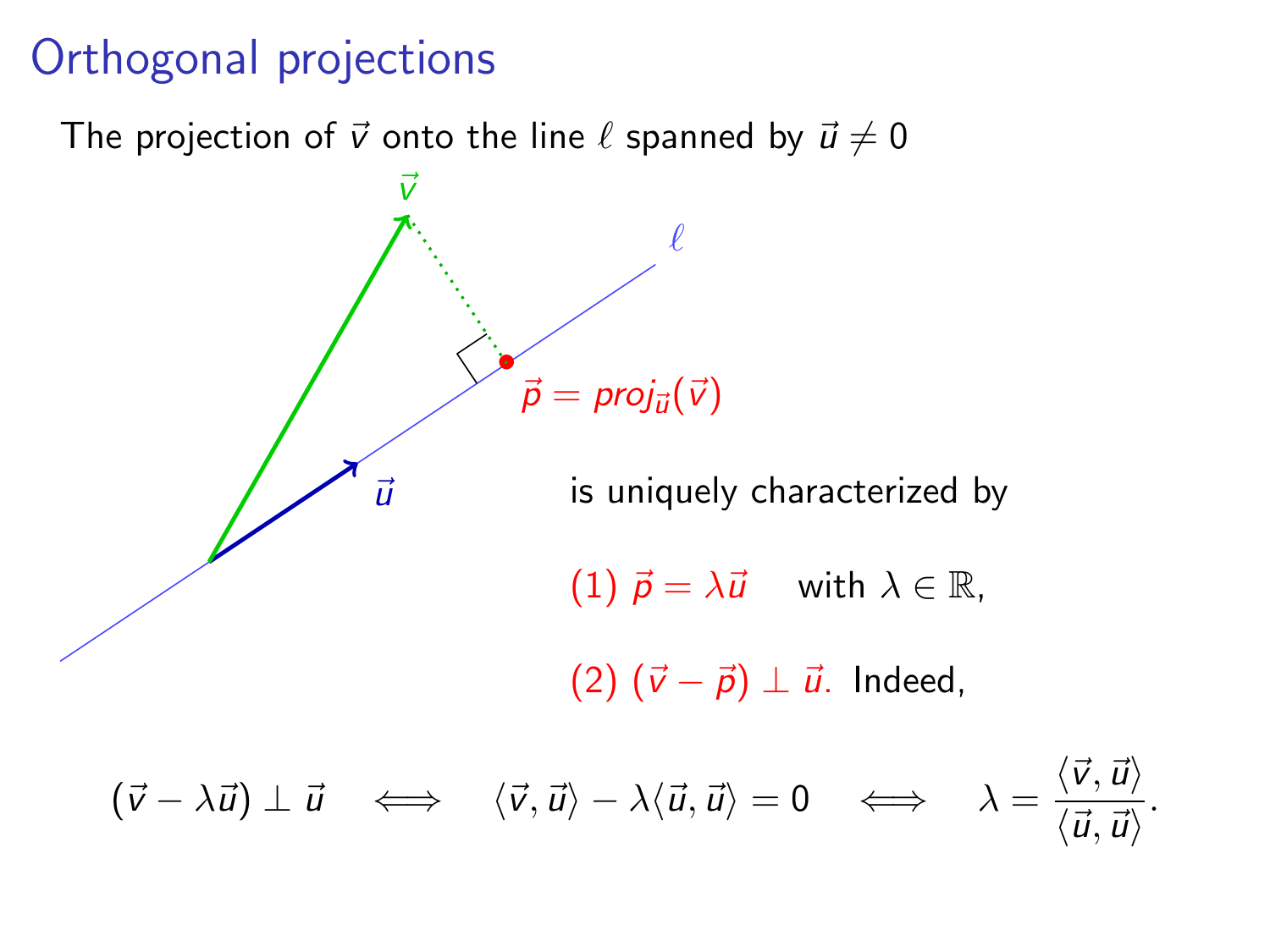This yields the **Projection Formula:** 

$$
proj_{\vec{u}}(\vec{v}) = \frac{\langle \vec{v}, \vec{u} \rangle}{\langle \vec{u}, \vec{u} \rangle} \cdot \vec{u}.
$$

Viewed as a function of  $\vec{v}$ ,

$$
\text{proj}_{\vec{u}}(\vec{v}) = \frac{\vec{u} \, \vec{u}^T}{\|\vec{u}\|^2} \, \vec{v}
$$

is (left-) multiplication by the **projection matrix** 

 $\vec{u} \, \vec{u}^{\mathsf{T}}$  $rac{u}{\vec{u}^T\vec{u}}$ .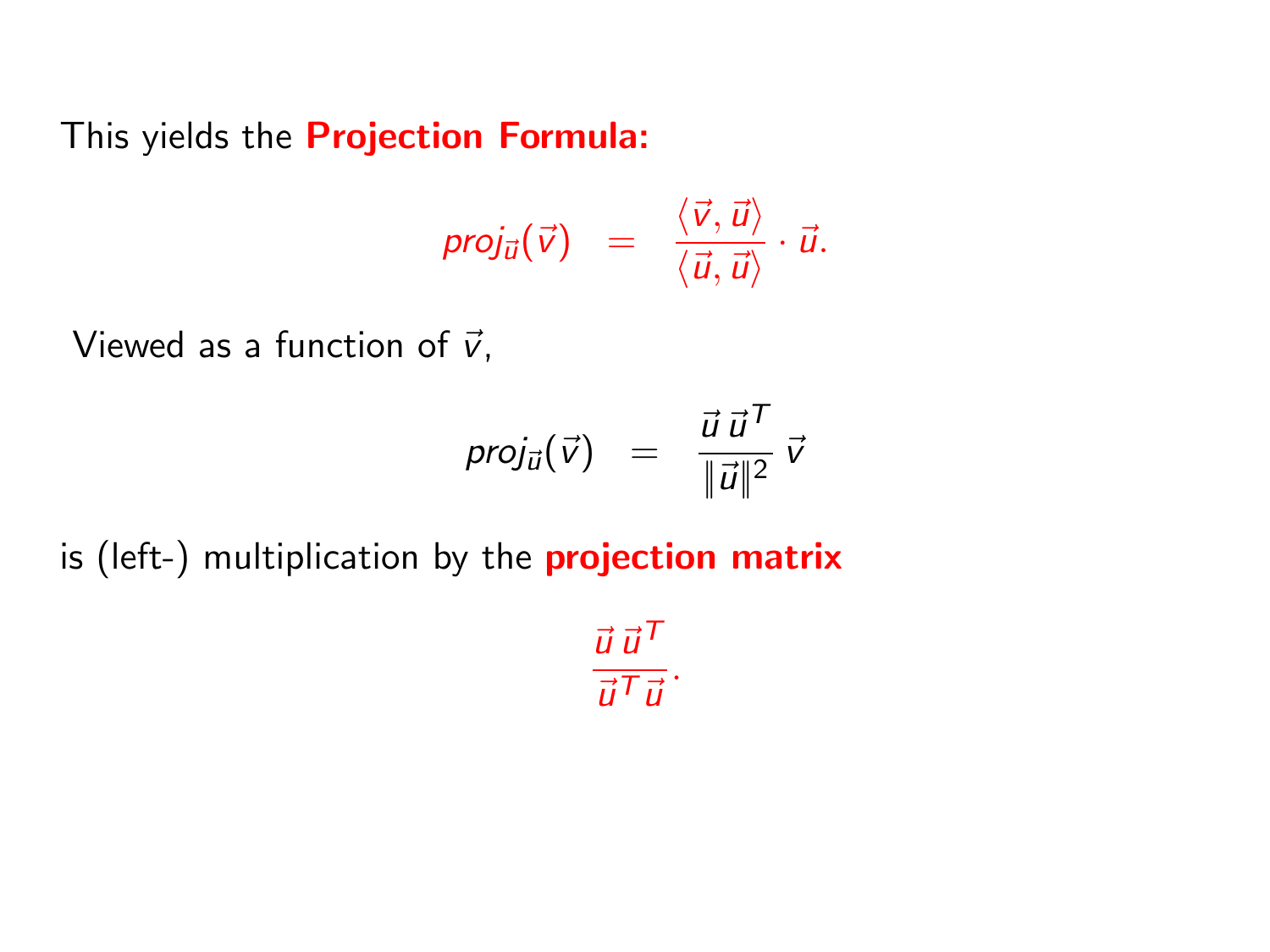

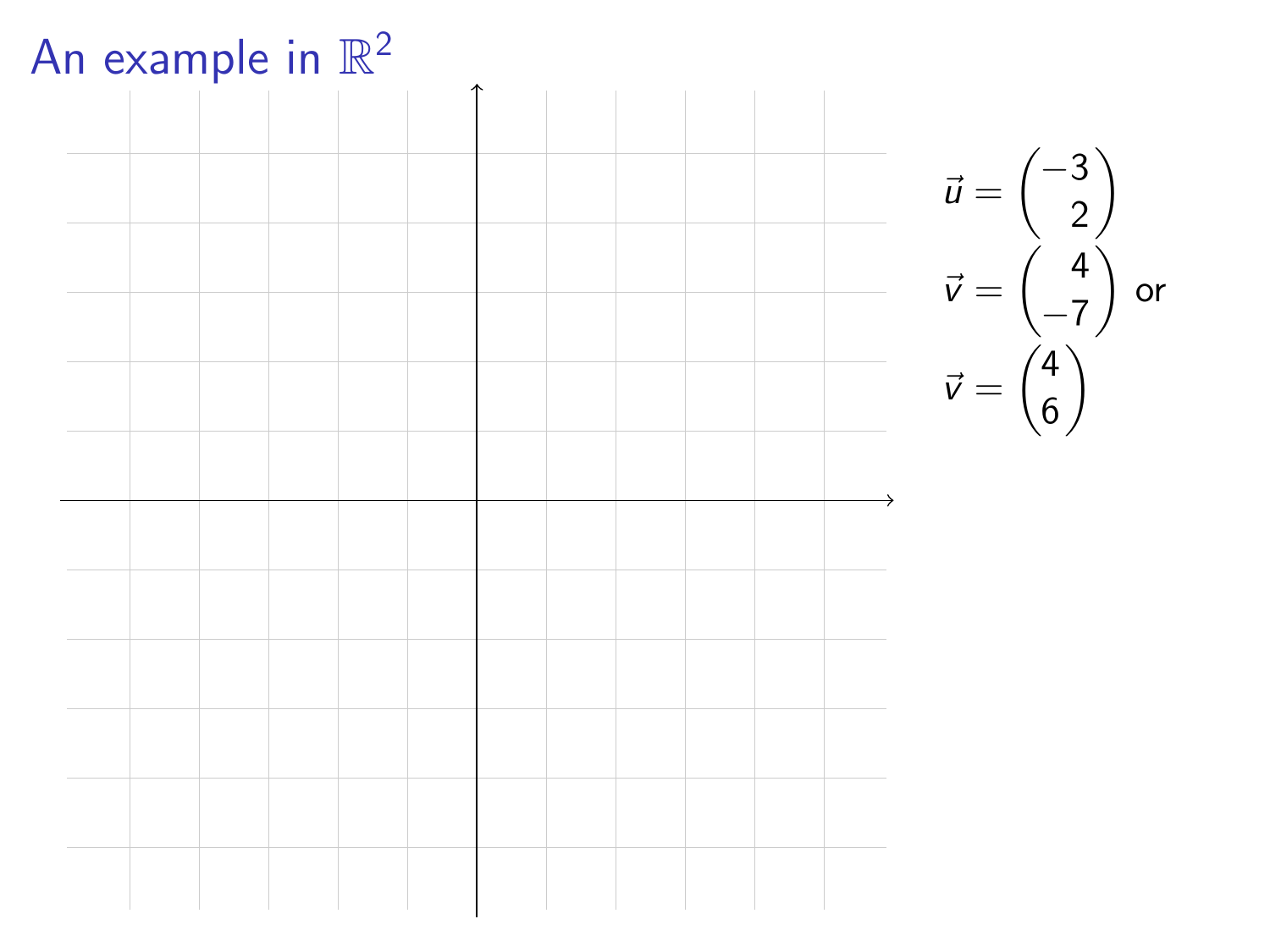### Example (continued)

with the same choice of  $\vec{u}$ , but arbitrary  $\vec{v}$ 

$$
proj_{\begin{pmatrix} -3 \\ 2 \end{pmatrix}} \begin{pmatrix} v_1 \\ v_2 \end{pmatrix} = \frac{1}{\begin{pmatrix} v_1 \\ v_2 \end{pmatrix} + v_2 \begin{pmatrix} 0 \\ 0 \end{pmatrix}} = \frac{1}{\begin{pmatrix} 0 \\ 0 \end{pmatrix} \begin{pmatrix} v_1 \\ v_2 \end{pmatrix}.
$$

and indeed, the projection matrix is

$$
\frac{\binom{-3}{2}(-3,2)}{(-3,2)\binom{-3}{2}} = \frac{1}{\binom{-1}{2}}
$$

Draw the nullspace, row-space and column space of this projection matrix, and discuss their meaning!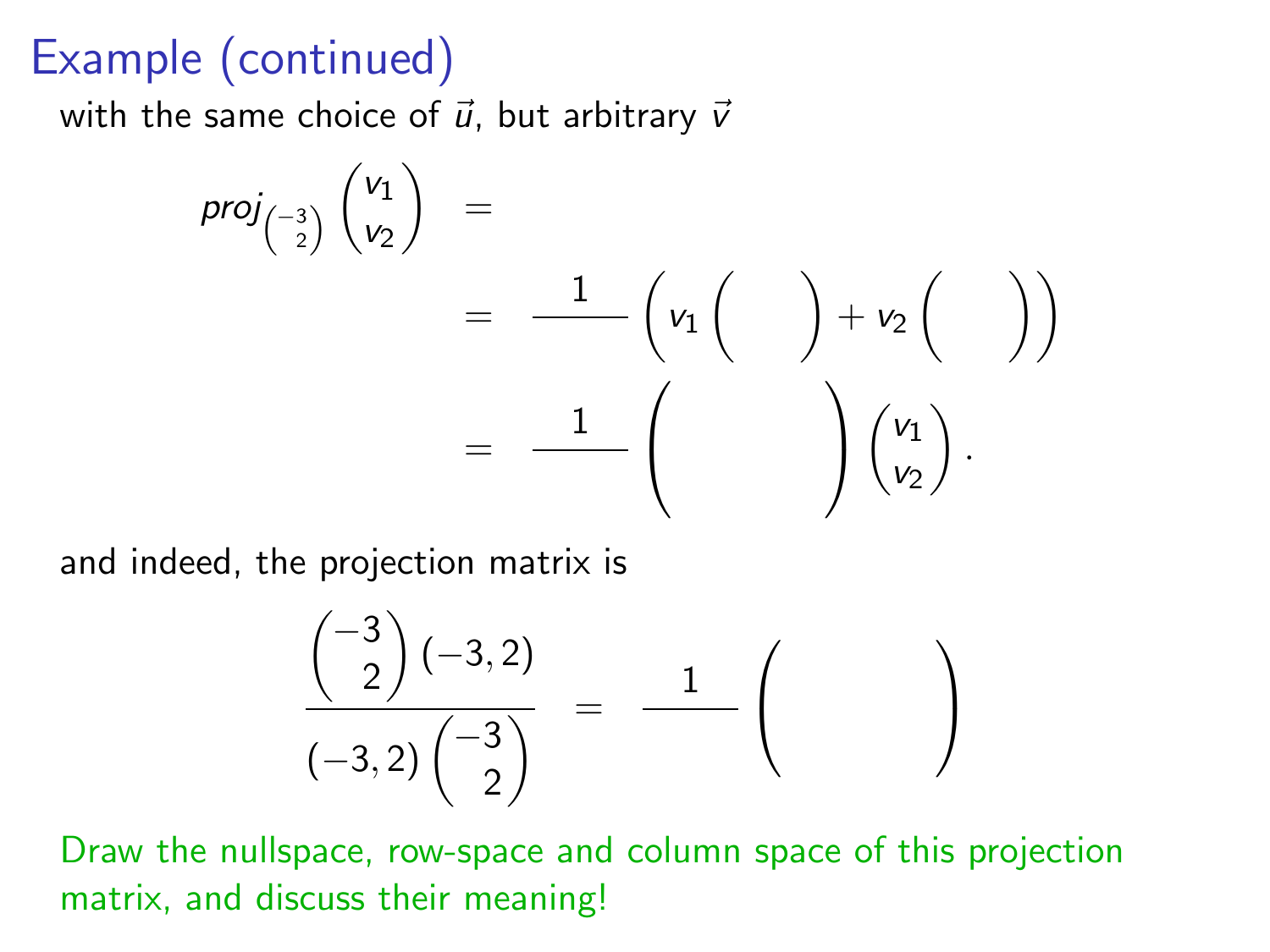## Cauchy-Schwarz inequality

Projection makes the vector shorter: this is an easy consequence of Pythagoras' theorem.



Equality holds if and only if  $\vec{u}$  and  $\vec{v}$  lie in the same line.